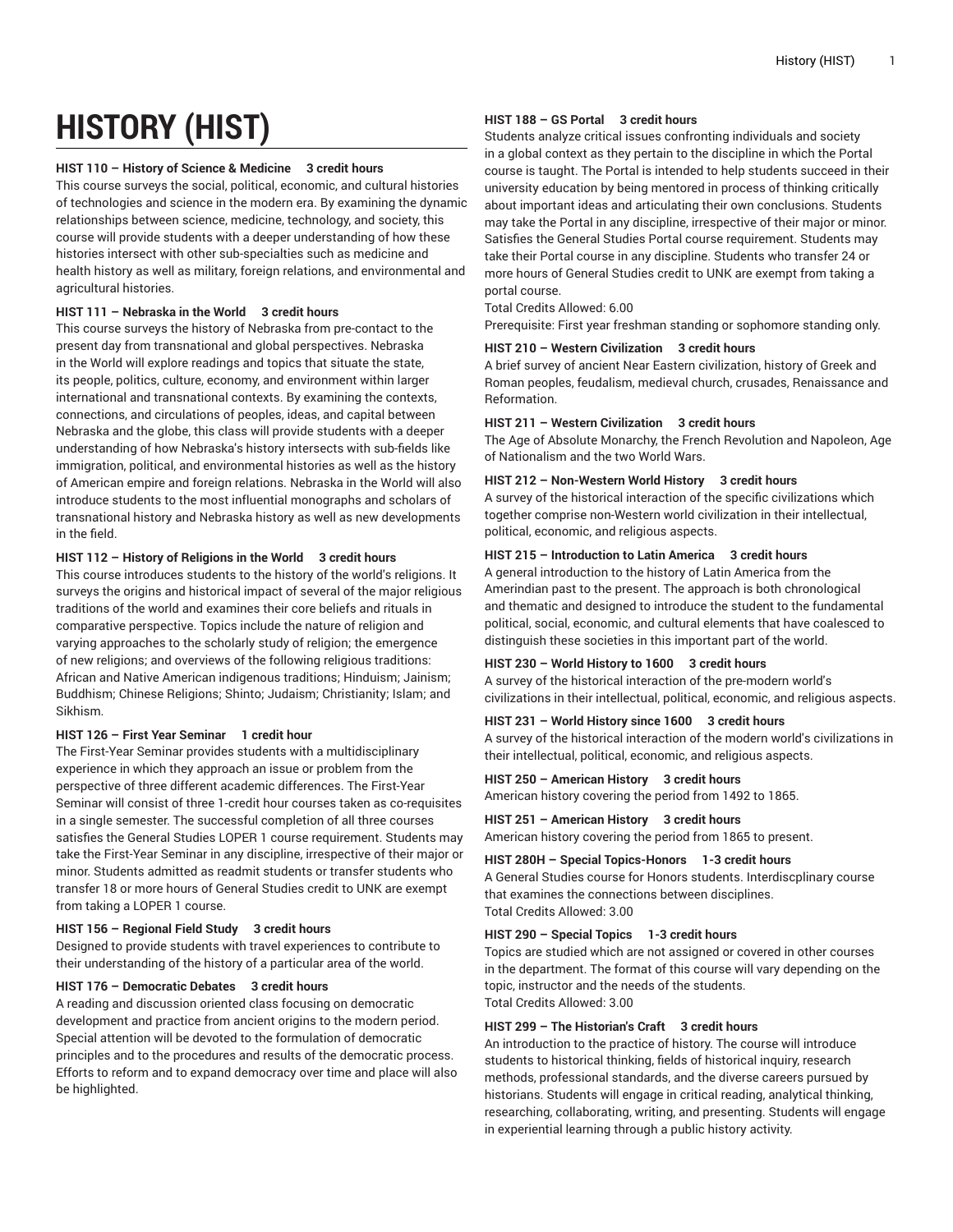## **HIST 305 – History of Global Public Health 3 credit hours**

This course surveys the modern history of attempts to protect the health of human populations. It will explore both shifting patterns of disease and illness, and the emergence and growth of public health as a domain of expert knowledge and policy. Students will learn historical perspectives that engage themes such as tensions between civil liberties and the publics health, urbanization, epidemics, vaccination and the law, hygiene and morality, the political economy of health and disease, the development of epidemiology and statistical modes of inquiry, and the relationship between medicine and public health. By examining the dynamic relationships among science, medicine, technology, and society, this course will provide students with a deeper understanding of how these histories intersect with a global health past that continues to shape the present.

## **HIST 315 – American Military History 3 credit hours** A survey of American military history.

#### **HIST 327 – World War I 3 credit hours**

This course examines the causes, course, and effects of World War I in Europe and the wider world. It places the conflict in the context of a rapidly industrializing continent at the beginning of the twentieth century and explains how the Great War was the disaster of the century, one that set the stage for many of the conflicts that followed.

## **HIST 328 – World War II 3 credit hours**

This course survey the political, ideological, economic, and military causes of World War II and discusses the political and military history of the conflict.

**HIST 375 – English History 3 credit hours**

English history to 1660.

**HIST 376 – English History 3 credit hours** English history since 1660.

## **HIST 388 – GS Capstone 3 credit hours**

An interdisciplinary experience where students apply the knowledge, cognitive abilities, and communication skills they have gained from General Studies in designing and completing an original project or paper. Students employ methods and interpretive means of two or more disciplines to integrate knowledge and synthesize their results. Satisfies the General Studies capstone course requirement. Students may take their Capstone course in any discipline.

Prerequisite: Junior or senior level standing or within 6 hours of completing general studies requirements.

# **HIST 402 – Age of Alexander the Great 3 credit hours**

This course will focus on the change between the Classical Age and the Hellenistic Age. The course will cover the period from the end of the Peloponnesian war to the Jewish independence of the Maccabees. This time period is crucial to Western Civilization since we witness the collapse of the independent Greek city states and the rise of the great national monarchies.

## **HIST 405 – The Plains Indians 3 credit hours**

This course will examine the major tribes of the Great Plains from their earliest occupation on the plains to the present day. While we will examine archaeological, anthropologic, and ethnographic materials, the emphasis will be on the historical record of the late eighteenth, nineteenth, and twentieth centuries. We will examine Indian-White relations as well as the development of Native American societies.

## **HIST 406 – History and Film 3 credit hours**

This course will look at history through the lens of feature films produced in the United States and abroad. Particular emphasis will be placed on how historical representation and interpretation has changed with each generation of film makers. The topics of this course will vary depending on the instructor and the needs of the students.

### **HIST 407 – History of Sea Power 3 credit hours**

This course seeks to introduce students to different themes in the history of the evolution of sea power.

#### **HIST 408 – War and Society 3 credit hours**

This course is designed to introduce students to the field of military history. Students will tackle the debate on old vs. new military history. In particular students will examine the impact of social studies or the evolution of military history. A considerable portion of the course will also be spent on examining military history in a non-western setting.

## **HIST 409 – The High Middle Ages 1050-1350 3 credit hours**

This course examines the cultural, political, economic, and social developments of the High Middle Ages, a period of dramatic and important change in the western world, focusing on the religious reformation of the eleventh century, the twelfth-century renaissance, and the rise of towns and urban commerce, and the growth of centralized governments.

#### **HIST 410 – Methods and Historiography 3 credit hours**

An examination of the historian's craft that considers philosophical and interpretive issues central to the discipline, major schools of interpretation, and the process of historical research and writing.

#### **HIST 411 – Saints and Sinners 3 credit hours**

This course examines social organization and cultural institutions that shaped the western world between late antiquity and the Renaissance, focusing on the interaction between major institutions, such as family and religion, and the lives of medieval women and men.

#### **HIST 412 – Society and Gender in the Middle Ages 3 credit hours**

This class is designed to introduce students to the ways that gender and sexuality were defined, understood, and enacted in medieval society. The course examines both accepted and deviant sexual behaviors as well as notions of masculinity and femininity. Attitudes toward these ideas and behaviors are considered within the social, political, and religious contexts of the Middle Ages.

## **HIST 416 – History of Christianity 3 credit hours**

A broad overview of Christian history from antiquity to the present, with special emphasis upon the complex social, economic, and political forces which have made Christianity a global religion of incredible diversity. Special attention will be given to Christianity in the non-Western world, as well as the central role of women in Christian tradition.

### **HIST 420 – Women in Europe 3 credit hours**

A history of women in Europe from prehistoric times to the present.

#### **HIST 421 – Women in America 3 credit hours**

A history of women in America from the colonial period to the present.

#### **HIST 422 – Nazi Germany 3 credit hours**

This is an upper level course that focuses on the history of Nazi Germany and the Holocaust from 1919 to 1945. It is designed to give students a more in-depth understanding of the events those years and to show how the events that took place in Europe between 1933 and 1945 not only led to the most destructive war of the twentieth century, but led to the worst atrocity in recorded history - the Holocaust.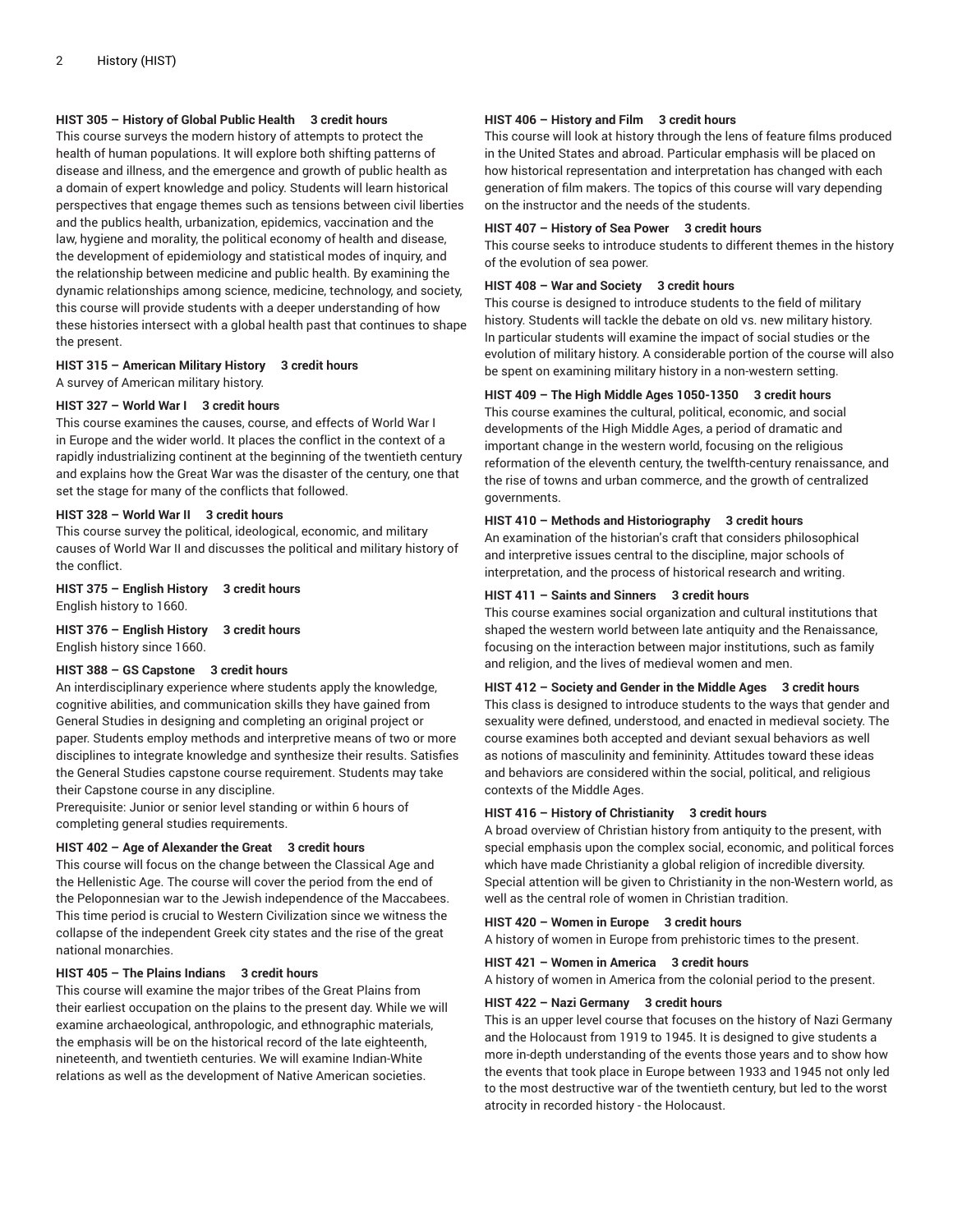## **HIST 429 – Religion in America 3 credit hours**

A historical introduction to the various religious communities of the United States from Pre-Columbian times to the present. The course gives special attention to religious influences upon social and political institutions, changing patterns of church-state relations, and the challenges posed by religious pluralism throughout American history.

#### **HIST 431 – Colonial America 1492-1750 3 credit hours**

Examines the development of Colonial British America from the first English explorers to the French and Indian War.

**HIST 432 – Revolutionary America, 1750-1800 3 credit hours** Examines the American Revolution from its origins through its culmination in the adoption and implementation of the Constitution.

#### **HIST 433 – The National Period, 1800-1850 3 credit hours**

Explores the expansion and development of the American nation from the Louisiana Purchase through the Mexican-American War.

**HIST 439 – Pre-Hispanic and Colonial Latin America 3 credit hours** Political, social, economic, and cultural dynamics of Amerindian civilizations and colonial Latin America up to independence.

#### **HIST 441 – Modern Latin America 3 credit hours**

Examination of political, cultural, social, and economic dynamics of Latin American nations and region from independence to present.

## **HIST 445 – The Civil War and Reconstruction 3 credit hours**

Causes leading to the Civil War, the war itself, and the attempt to reunify the social, economic, and political framework of America.

**HIST 450 – Variable Topics in Latin American History 3 credit hours** In-depth study of a country or region in Latin American or an in-depth analysis of a specific topic of historical or contemporary importance in understanding Latin American history and culture.

**HIST 451 – Comparative Colonialism: Asia and Africa 3 credit hours** This course will analyze the primary social, cultural, and political forces that helped create and sustain the vast colonial empires in Asia and Africa.

#### **HIST 452 – Colonial India 3 credit hours**

This course will examine the major social, cultural and political forces that helped create colonial India.

## **HIST 453 – Modern India 3 credit hours**

This course aims to introduce students to the complex cultural, political and economic factors that created the 'nation' of India as it is known today. The course begins in 1947 when India grained independence from Britain. It will examine in detail the major issues that have helped mold the history of contemporary India.

## **HIST 455 – Comparative Studies in Ethnic Conflict 3 credit hours**

This course is designed to engage students in an intense study of theories of ethnic conflict. Students will also be involved in a comparative study of the militarization of ethnic conflict in various regions of the world.

#### **HIST 456 – Regional Field Study 1-4 credit hours**

Designed to provide students with travel experiences to contribute to their understanding of the history of a particular area of the world. Total Credits Allowed: 4.00

## **HIST 457 – British Empire 3 credit hours**

The rise and expansion of the British Empire from its earliest beginnings to the present.

## **HIST 458 – Great Plains Studies 1-3 credit hours**

Offers the opportunity to reflect on life through the literature and other lore of the Great Plains. Through a different subject focus each offering, the course integrates literary, historical, and paleontological investigations around issues affecting the plains, with a special focus on prairie.

Total Credits Allowed: 3.00

#### **HIST 459 – European Expansion and Exploration 3 credit hours**

The motivations for European expansion and exploration overseas from 1300 until 1800 and the impact that European contact with the rest of the world had upon the societies of the Americas, Africa, Asia, and Europe.

#### **HIST 461 – Renaissance and Reformation 3 credit hours**

The political, economic, religious and social development of Europe from the Crusades through the era of the European Reformation.

**HIST 462 – Seventeenth and Eighteenth Century Europe 3 credit hours** History of Europe from the Thirty Years' War to the French Revolution with special emphasis on the Enlightenment.

#### **HIST 463 – French Revolution and Napoleon 3 credit hours**

The causes of the French Revolution and the political, social, and intellectual impact of the Revolution upon western Europe.

#### **HIST 464 – Introduction to Public History 3 credit hours**

This course will introduce students to the history, theory, and practice of public history. Public history is a catchall phrase for the ways that people produce, consume, and disseminate historical knowledge outside of the classroom. This includes how both scholars and the general public process and transmit history, apply history to real-life situations, and seek to preserve historic resources. Students will develop an understanding of non-academic forms of historical knowledge while being exposed to some of the field's many disciplines, including museums, archives, and historic preservation.

## **HIST 465 – Community History & Preservation 3 credit hours**

Students in this class will learn the basics of conducting public history projects in small communities. To do this they will develop an understanding of the concept of "community," particularly as it relates to the formation of collective identities grounded in a real or imagined past. Although topics and projects vary by semester, students will come away from this class with a better understanding of how communities create, transmit, and contest historical knowledge as well as imprint it on the physical landscape. This class includes a community-based project with preservation and/or conservation components.

# **HIST 466 – Museums & Archives 3 credit hours**

Museums / Archives Museums and archives hold special places in contemporary society, as they are charged with protecting and preserving historical resources that contribute to understanding of local, state, and national pasts. This class includes three components. Students will develop knowledge of the history of museums and archives in the United States, coming to understand them not as static institutions but as dynamic social constructs that reflect the values and worldviews of their creators. The second portion will introduce students to key functions of museums and archives, including collections management, fundraising, and organizational structures. Finally, the course will include guidance on professional development.

## **HIST 468 – Digital History 3 credit hours**

This course explores the use of digital tools and sources in historical research and the sharing of historical information with public and scholarly audiences.